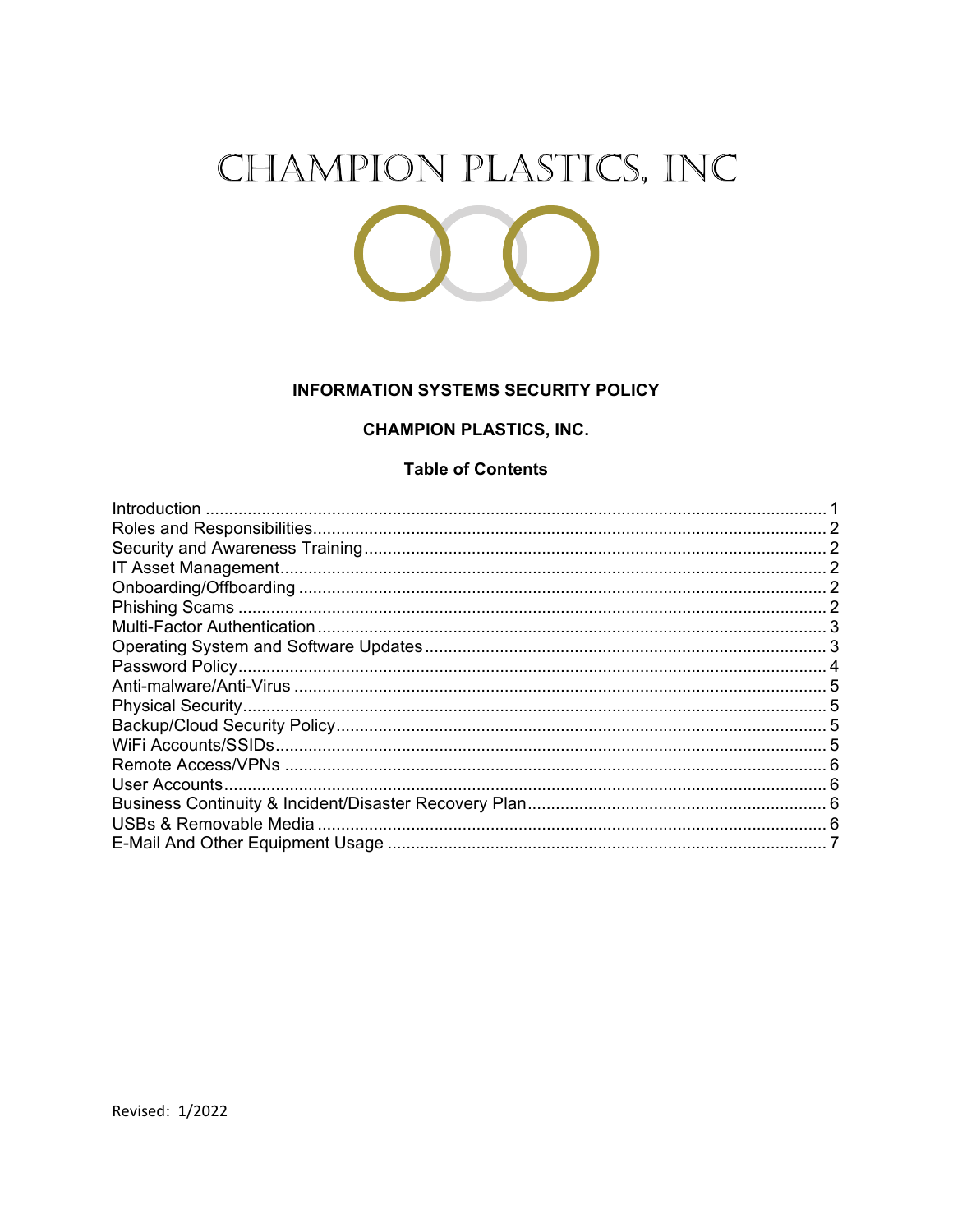# Introduction

Cyber-attacks are very real and present threats for Champion Plastics and the companies that we supply. It is vitally important to the future of our business that we improve our cyber readiness. Our goal is to protect Champion Plastics data, our customers' data, and your personal data from being compromised and used for malicious purposes.

The reality is that simply clicking on a suspicious email link can allow a malicious actor to access our network, thereby accessing our company's data, our customer's data, and your personal data. I am committed to making Champion Plastics more cyber resilient by preventing attacks and being prepared when one does occur.

Regards,

Mike McDermott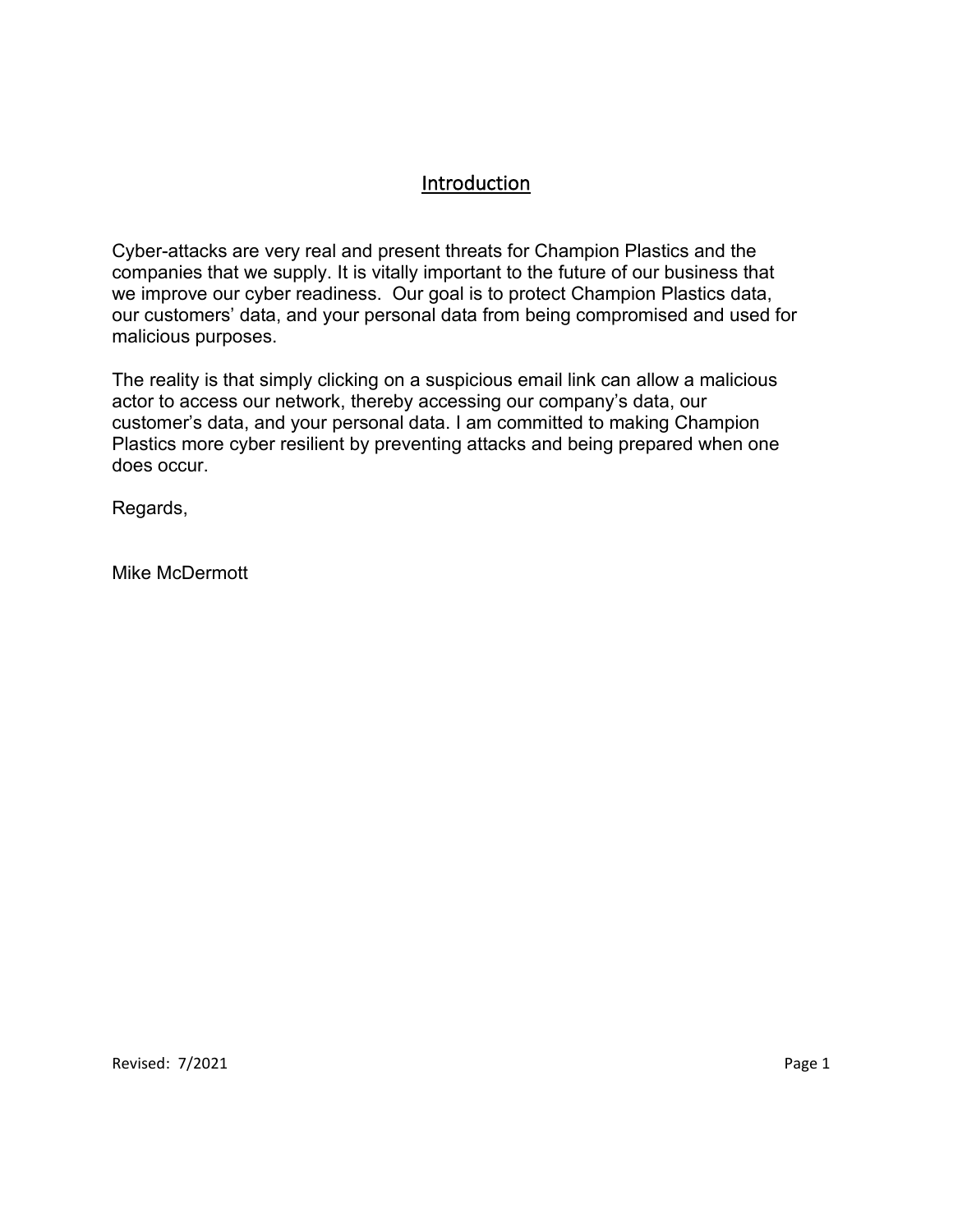# Roles and Responsibilities

The overall security and integrity of all computer based systems is the responsibility of the IT Department.

# Security and Awareness Training

New and existing employees must go through security and awareness training conducted by the IT Department. This training to be documented on the Champion Plastics Training Matrix.

### IT Asset Management

All company owned equipment is to be listed and maintained in the IT Asset Management Spreadsheet.

# Onboarding/Offboarding

Champion Plastics will not engage, directly or indirectly, in human trafficking. Champion prohibits human trafficking abuses.

# Phishing Scams

Phishing is one of the most widely used cyber-attacks against businesses. Phishing is a form of social engineering, which occurs when a cyber attacker uses human interactions (ex. befriending you on social media, sending you a fake invoice, and requesting bank account information) to obtain or compromise information about our company and computer network systems. Anyone with an email account or smartphone can receive a phishing email or text. It only takes one person responding to a phishing email to put our entire organization at risk. Learning what phishing looks like and following the guidelines in this policy will help us be less vulnerable to a breach from a phishing attack. Our phishing policy applies to all employees and contractors accessing systems, networks, and information, whether from the company or personal devices.

# **Employee Guidelines:**

Revised: 7/2021 **Page 2**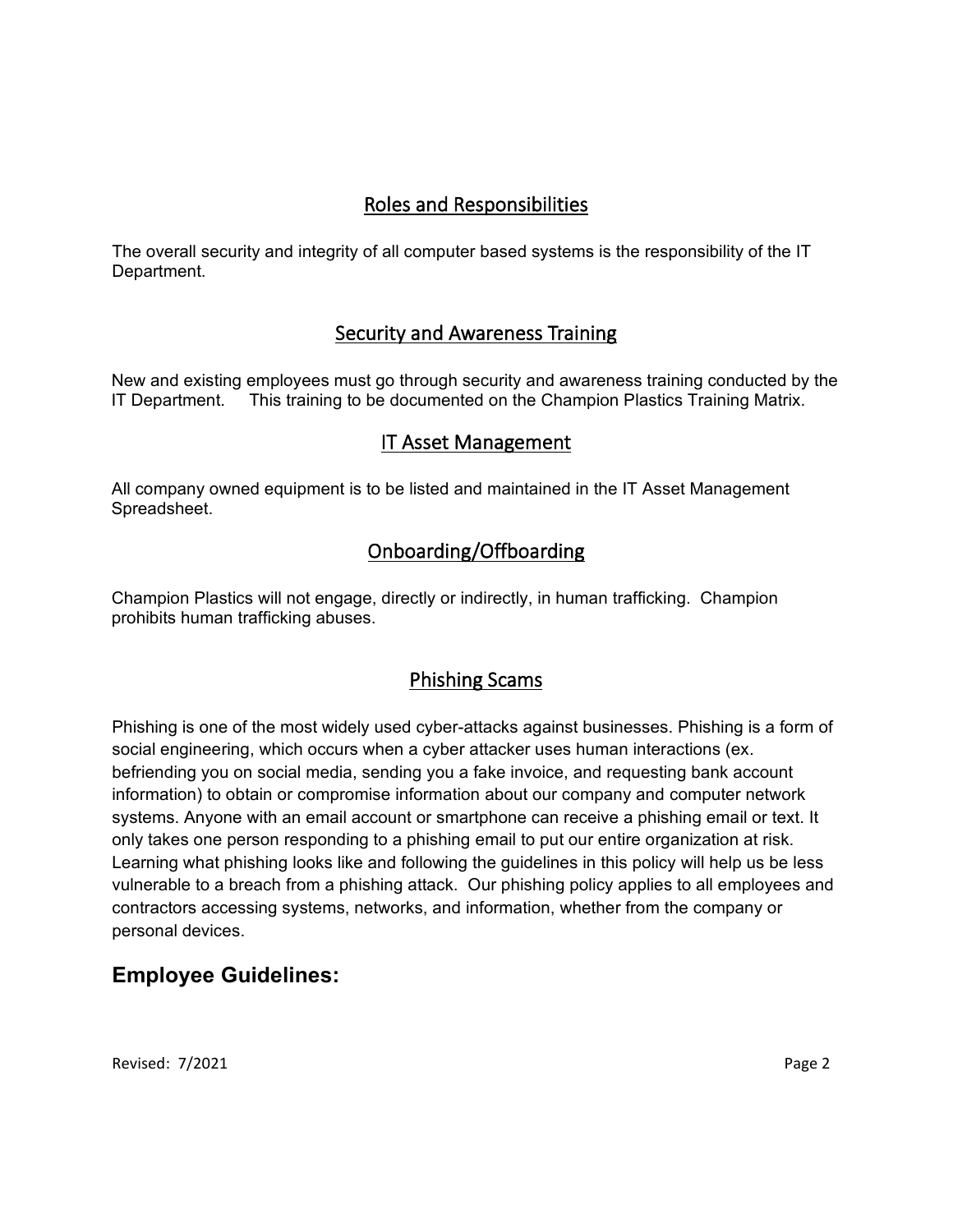- 1) If an email is from an unknown sender, do not provide any personal information or take action by opening an attachment, clicking on a link, or entering information in a pop-up box.
- 2) If the email is from a known sender, check the identity of the sender before clicking on any attachment in the email. You can check the email of a sender by hovering over the name of the sender when you cannot see the email address to be sure the email address looks correct.
- 3) If any email contains a link or asks you to enter information, carefully check the identity of the sender before taking action.
- 4) If you open an email that looks suspicious, look at the full email address of the sender and check the email carefully for errors like grammar or spelling mistakes.
- 5) If any email doesn't look legitimate, do not open any attachments or follow any directions in the email.
- 6) Bring any suspicious emails to the attention of your Cyber Leader or IT staff. Take a screenshot of the suspicious email and send it in a new email message to your Cyber Leader or IT for review.
- 7) When receiving a document from an external source, always open it in read-only protected view.
- 8) Call the sender to verify information especially if a financial transaction is involved.
- 9) Pay attention to mobile phishing attempts.

# Multi-Factor Authentication

- 1. Multi-factor authentication (MFA) for all network access. MFA requires users to present more than one piece of evidence (credential) whenever the user logs in to a company account (ex. company email, payroll, human resources, etc.). MFA usually falls into three categories: something the user knows, a password, something the user has (fingerprint), or something the user receives (a code sent to the user's phone).
- 2. All employees must use at least two different credentials when accessing company network systems. Approved credential types include mobile phones, email and personal questions.

### Operating System and Software Updates

Prompt and complete patching of systems is critical to defending against attacks. All employee computers, personal devices connected to the network, and servers must be kept updated and patched against the latest security vulnerabilities to best protect our data, systems, and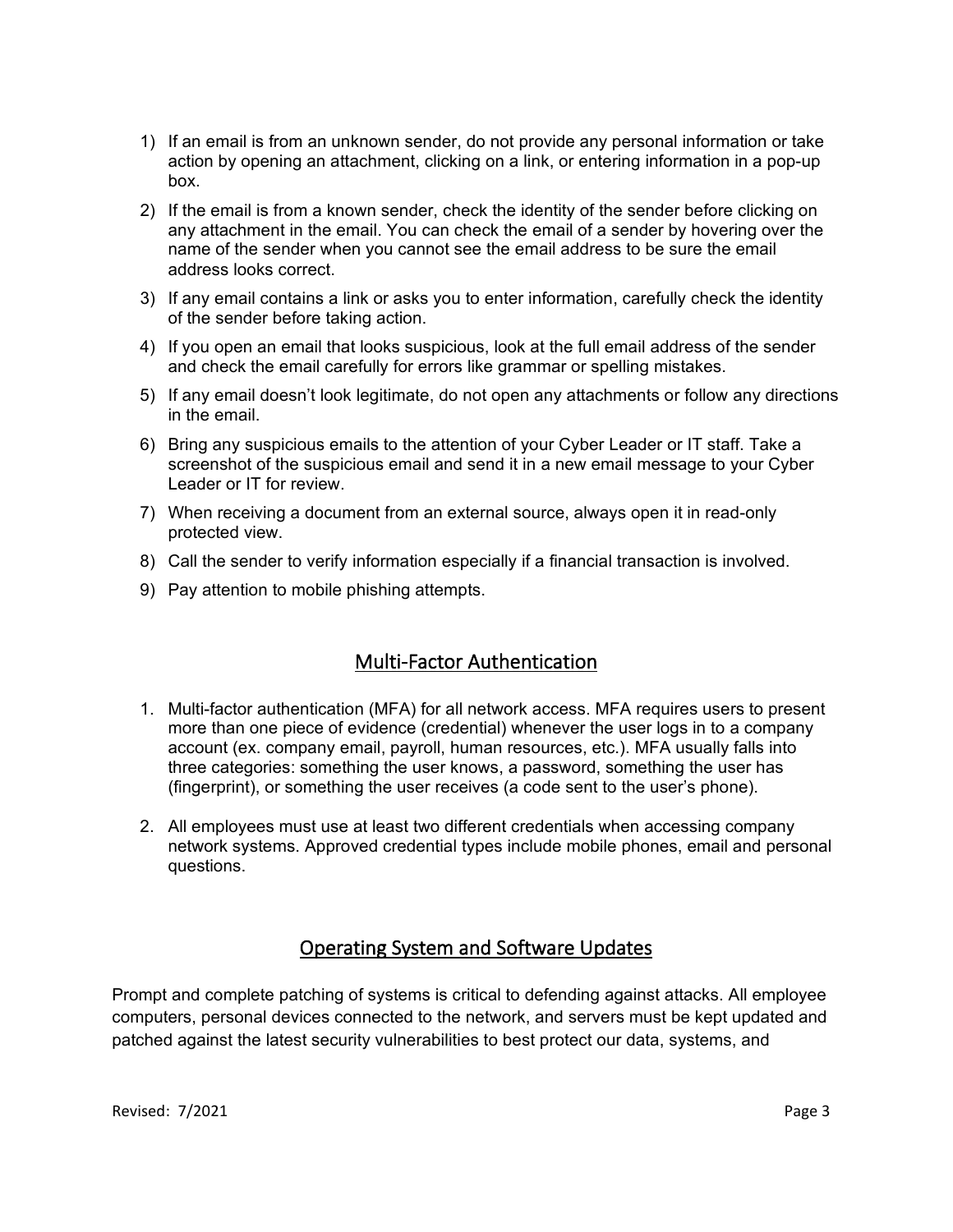networks. If updates are not installed, the door is left wide open to known security vulnerabilities and likely missing out on new features and benefits.

# **Employee Guidelines:**

- 1) Enable auto-update on all your devices, including personal devices, such as cell phones and tablets that connect to our network. This action includes operating system autoupdate (e.g.: Windows, OS X, iOS, Android, etc.). If you have questions on how to enable these features, please contact Jeff Ignatowski
- 2) Do not ignore the auto-update notifications. Once prompted, install the update within 24 hours. If you are unable to do so, please notify Jeff Ignatowski
- 3) When selecting software or cloud services, favor vendors that have robust and effective policies and procedures around patching.

# **Organizational Guidelines:**

- 4) Ensure that patches are installed, or installed for testing, within 72 hours of patch release for servers and infrastructure systems (such as routers).
- 5) Subscribe to all mailing list/notification systems of existing vendors to ensure you receive notifications of patches.
- 6) In the case of critical systems or software, test updates/patches before they are deployed.
- 7) On a quarterly basis, scan and monitor all devices to verify that all appropriate released patches have been installed.

# Password Policy

The first line of defense against opportunistic hackers is a hard-to-crack password. Making a strong password takes just a few seconds and is a key part of good cyber hygiene. Every employee should commit to using strong passwords and authentication practices so that the data and work we collectively and individually access each day are best protected against attack. Our password policy applies to all employees and contractors accessing systems, networks, and information, whether from the company or personal devices.

This policy applies to all employees and contractors accessing systems, networks, and information,

whether from company devices or personal devices.

1) Office 365 Password must be changed every 90 Days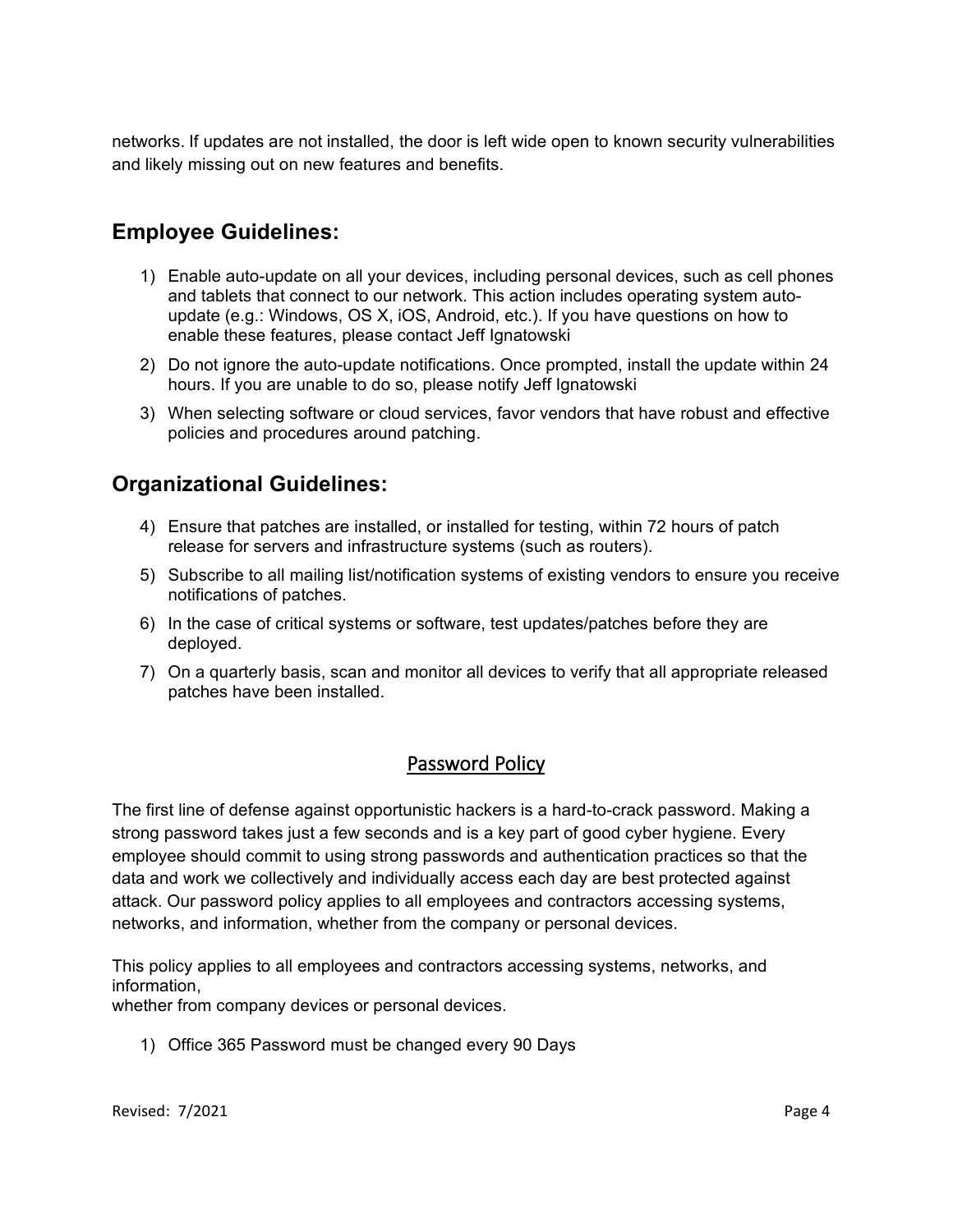- 2) Use passwords or PINs on all devices, including your personal phone and tablet.
- 3) Create strong passwords using a passphrase. A passphrase is a string of words or characters without spaces.
- 4) Never use the same password for business or personal purposes.
- 5) Passwords must be changed if there has been a cyber incident. Never use or reuse the same password on two (or more) systems at the same time.
- 6) Never share accounts among multiple people.
- 7) Always enable multi-factor authentication if it is available for any applications used on company devices and with personal devices used for business.

# Anti-malware/Anti-Virus

Champion Plastics' devices shall utilize the latest technology in Anti-Malware/Anti-Virus software. Updates are to be made regularly as available by the provider.

# Physical Security

All private offices shall be locked during off-hours and weekends. The IT equipment closet shall remain locked at all times. Front office access shall be restricted during  $2^{nd}$  and  $3^{rd}$  shifts and weekends.

# Backup/Cloud Strategy

Champion Plastics will utilize Cloud based services wherever possible. All user's data to be continuously backed up utilizing Carbonate. Additionally, a redundant backup of company servers to be backup utilizing WD Cloud continuously.

Once a year, a physical backup of all data is to be performed with the backup then being stored offsite.

### WiFi Accounts/SSIDs

- 1. The use or personal computers attached to Champion Plastics' Wi-Fi and internal networks is prohibited.
- 2. Personal phones may be used but only attached to the "CHAMPVISITOR" Wi-Fi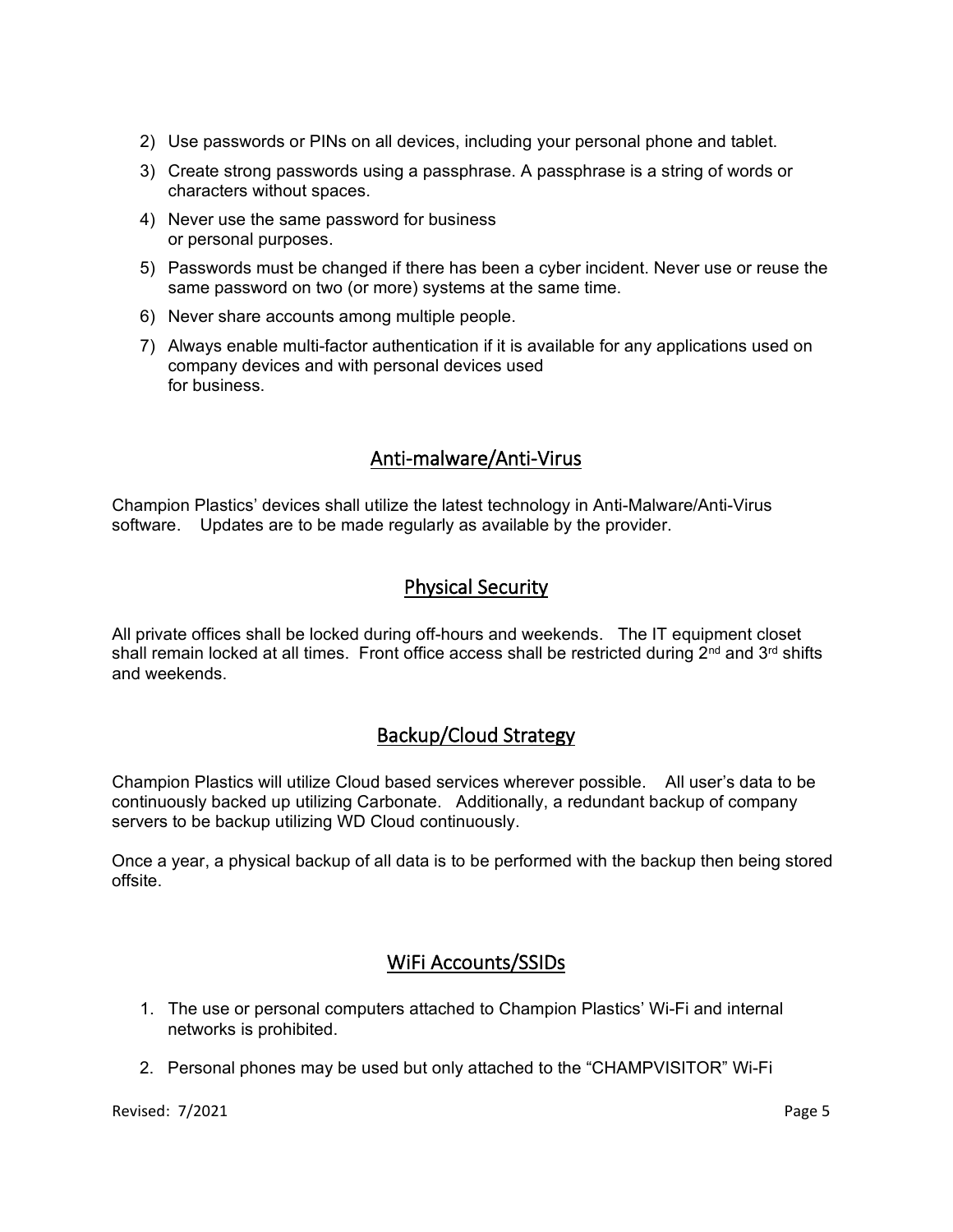network.

3. SSID password are to be changed yearly by the IT Department

# Remote Access/VPNs

Remote Access to Champion Computers is prohibited except were deemed necessary by management. In such cases remote access will provided using a secure VPN only.

# User Accounts

User access should be limited to the minimum job requirements for that role.

# Business Continuity & Incident/Disaster Recovery Plan

# **Overview**

A comprehensive, step-by-step Incident Response Plan (IRP) equips us to quickly respond, resolve, and learn from every incident. This IRP serves as a roadmap for what to do when responding to a cybersecurity incident, to ensure we have a strategic response rather than a reactive one.

- 1. Shut Down Computer/Device
- 2. Isolate device from Network/Internet
- 3. Evaluate Scope of the incident
- 4. Diagnose device offline
- 5. Remediate or replace device

# USBs & Removable Media

While USBs and removable media are often used, they are a common carrier of viruses and malware among computers. Making good decisions about how we use (and do not use) USBs and removable media will help us keep our data secure and avoid unnecessary attacks from these devices. It also applies to the use of all types of removable media, including USBs. This policy applies to all employees and contractors accessing systems, networks, and information, whether from the company or a personal device that connects the network.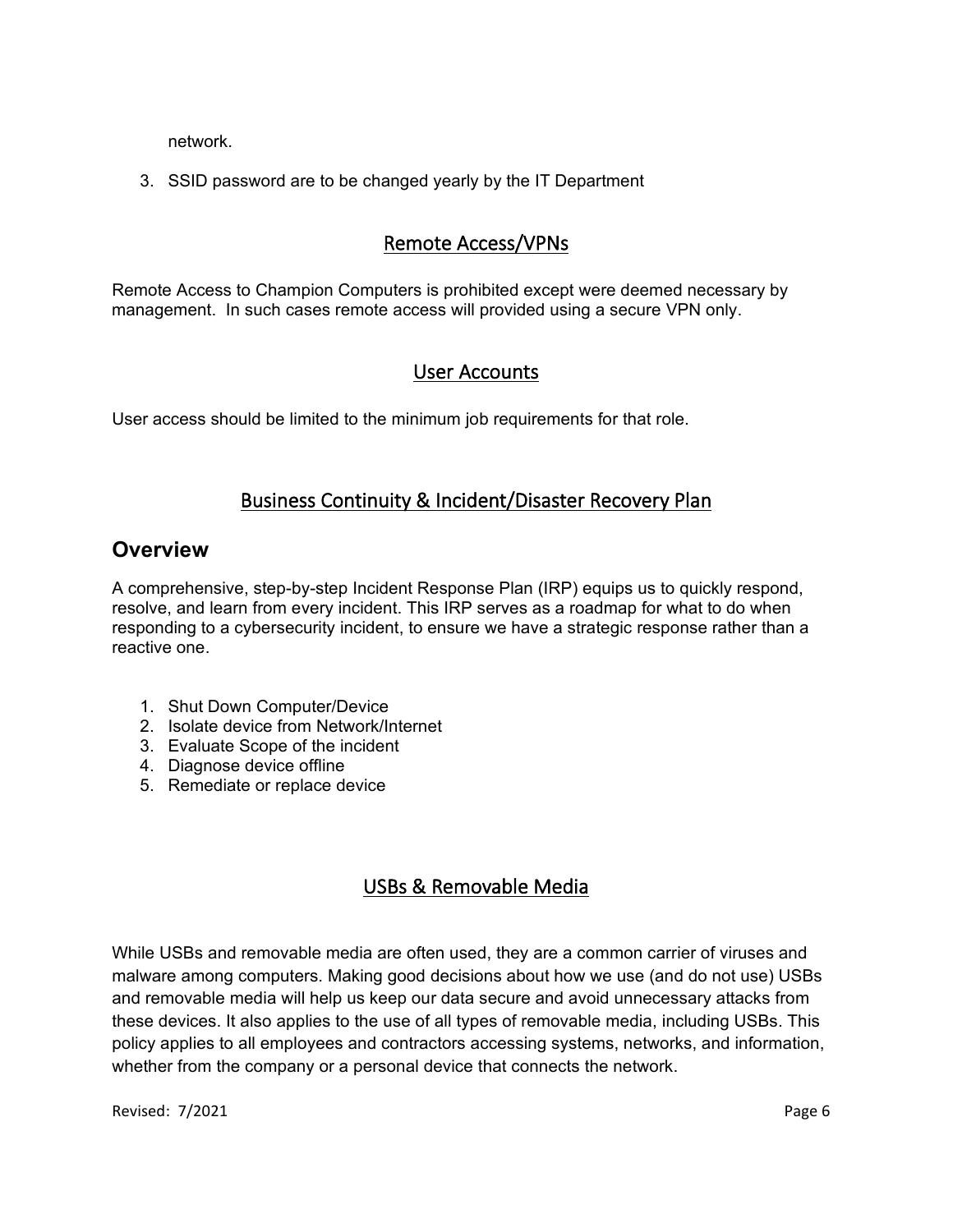The use of removable media (e.g. USB external hard drives) which originate outside the premises of Champion Plastics is prohibited. Internal removable media clearly marked as "Champion Plastics" is allowable.

# **Employee Guidelines:**

- 1) Champion Plastics prohibits the use of USBs and removable media devices by employees, except in rare circumstances and as defined below.
- 2) Employees must use cloud applications and secure email encryption to share and store all files.
- 3) Any USBs and removable media devices currently in use must be discontinued immediately and first scanned before transferring the files to the cloud for storage.

# **Exception Case Guidelines:**

- 4) All USBs and removable media devices (including new ones) must be scanned by Jeff Ignatowski on a computer not connected to the network to verify that no malicious code is present.
- 5) Only employees who will routinely find themselves in situations where information needs to be shared with a trusted party without access to a secure network can request to be approved to use USBs and removable media devices and must get a pre-scanned device from the IT Department
- 6) After an employee uses a USB to share information with a trusted party or receives a USB or removable media device from a trusted party, the USB or removable media device must be re-scanned on a computer not connected to the network for malware or malicious code by the IT Department
- 7) Employees must never accept or use a USB or removable media device received from an unverified party (i.e., at a trade show, given to them by a vendor, picked up in a parking lot,).

# E-Mail And Other Equipment Usage

All electronic and telephonic communication systems and all communications and information transmitted by, received from, or stored in these systems, including any software, are the property of Champion Plastics and as such are to be used principally for job-related purposes. Likewise, use of business equipment, facsimiles, computers, telephones and copy machines is intended for business purposes only.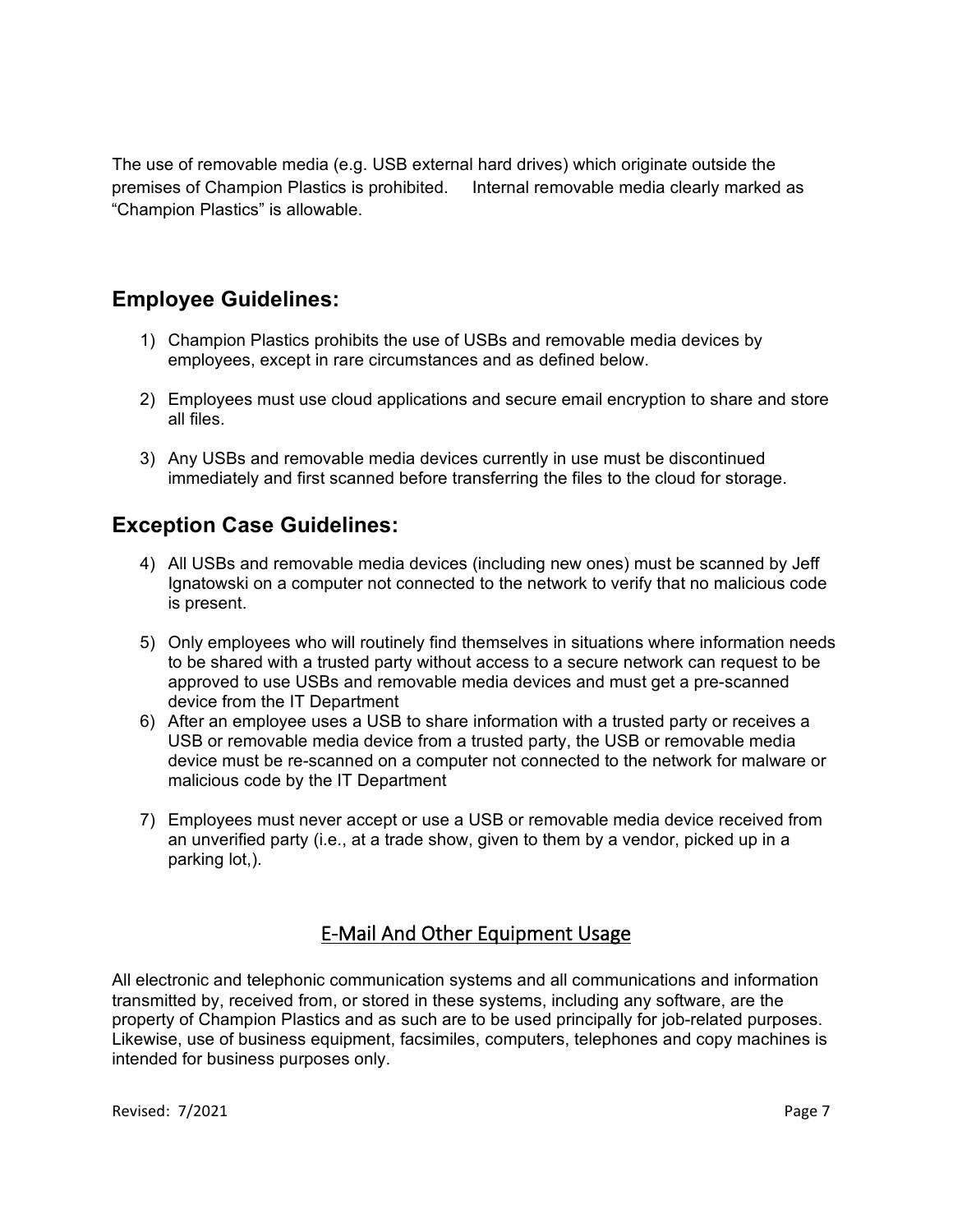Employees using Champion Plastics equipment for personal purposes do so at their own risk. Further, employees are not permitted to use a code, access a file, copy, download, upload any software or retrieve any stored communication unless authorized to do so or unless they have received prior clearance from management. All pass codes are the property of Champion Plastics. No employee may use a pass code or voice-mail access code that has not been issued to that employee or that is unknown to Champion Plastics. Employees who violate this policy are subject to disciplinary action, up to and including discharge.

Champion Plastics' policy regarding internet, voice mail and e-mail resources is as follows:

- 1. Transmitting, viewing, retrieving, or storing any communications of a discriminatory or harassing nature, or materials that are considered obscene or X-rated, is strictly prohibited.
- 2. Accessing pornographic internet sites, displaying/printing any associated materials, pictures and cartoons is strictly prohibited.
- 3. Harassment of any kind is prohibited. No messages with derogatory or inflammatory remark about an individual=s race, sex, age, disability, religion, national origin, physical attributes or sexual preference shall be transmitted. No abusive, profane or offensive language is to be transmitted through the Firm=s e-mail or internet resources.
- 4. Personal or private use of Champion Plastics' internet, voice mail and e-mail resources should never interfere with business. This includes game playing and personal communication not associated with Champion Plastics business.
- 5. Uploading/Downloading of unapproved software, copyrighted materials, trade secrets, proprietary or financial information or similar materials is prohibited without prior written authorization from management.
- 6. Participating in an inappropriate news group, chat room or accessing an unbusinesslike Web site, could reflect unfavorably on the user=s professionalism and job and should not occur. Carefully consider the possible consequences of such actions.
- 7. Notwithstanding Champion Plastics' right to retrieve and read any voice or electronic mail messages, such messages should be treated as confidential by other employees and accessed only by the intended recipient. Employees are not authorized to retrieve or read any voice or e-mail messages that are not sent to them unless they receive prior written approval from management.
- 8. Each employee is responsible for the content of all text, audio or image files that they place or send over Champion Plastics' e-mail/internet system. No e-mail or other electronic communications may be sent which hides the identity of the sender or represents the sender as someone else. All messages communicated on Champion Plastics' e-mail/internet system should contain the employee's name.